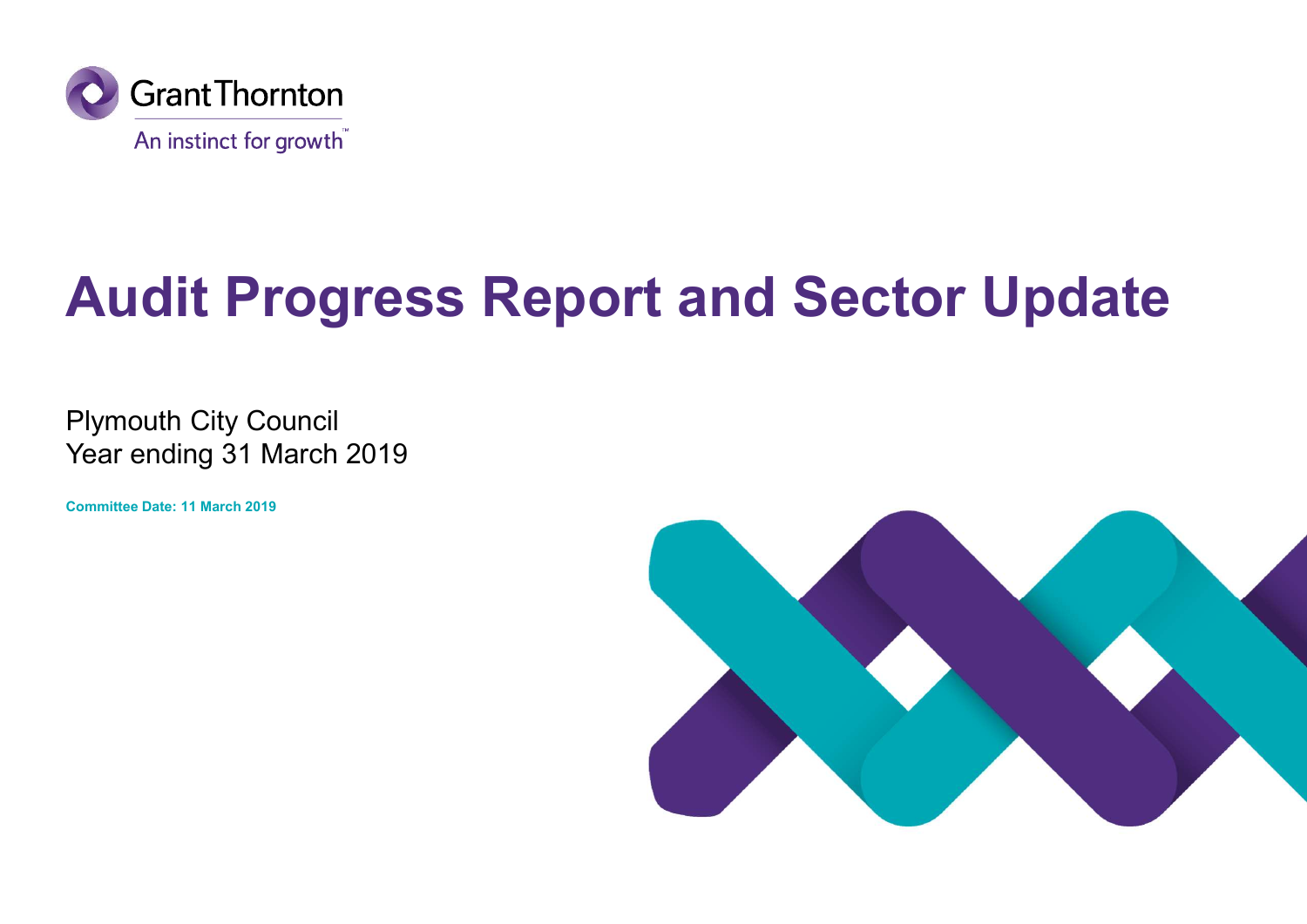# **Contents**

| <b>Contents</b>                              |                  |
|----------------------------------------------|------------------|
| Section                                      | Page             |
| Introduction<br>Progress at 20 February 2019 | 3                |
|                                              | 4<br>$\,$ 5 $\,$ |
| Audit Deliverables                           |                  |

<sup>© 2018</sup> Grant Thornton UK LLP. **Audit Progress Report and Sector Update** | March 2019 2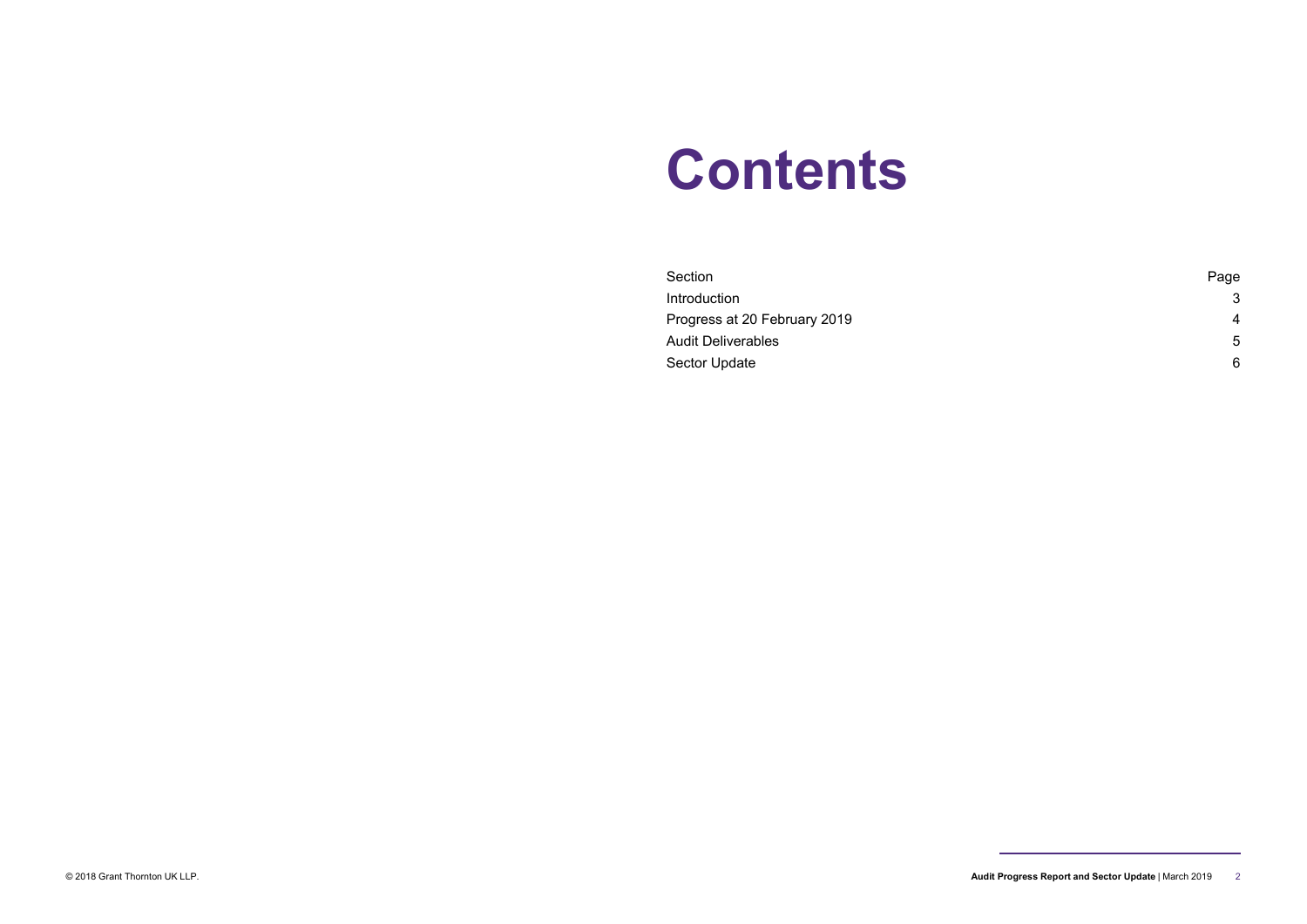# Introduction



# This paper provides the Audit and Governance Committee with a report on Geraldine Daly progress in delivering our responsibilities as your external auditors. Engagement Lead This paper provides the Audit and Governance Committee with a report on<br>progress in delivering our responsibilities as your external auditors.<br>
The paper also includes:<br>
• a summary of emerging national issues and develo Fhis paper provides the Audit and Governance Committee with a report on<br>progress in delivering our responsibilities as your external auditors.<br>The paper also includes:<br>• a summary of emerging national issues and developmen Comparement Lead<br>
This paper provides the Audit and<br>
Figure 20117 305 7741<br>
This paper provides the Audit and<br>
The paper also includes:<br>
The paper also includes:<br>
The paper also includes:<br>
The paper also includes:<br>
The pap COM<br>
Geraldine Daly<br>
Engagement Lead<br>
T 0117 305 7741<br>
M 07500 783 992<br>
E geri.n.daly@uk.gt.com<br>
M 07500 783 992<br>
The paper also includes:<br>
A summary of emerging national issues and<br>
includes a number of challenge question Constant Lead<br>
Figure 2.17 305 7741<br>
E geri.n.daly@uk.gt.com<br>
T 0117 305 7741<br>
E geri.n.daly@uk.gt.com<br>
C a summary of emerging national issues and<br>
C a summary of emerging national issues and<br>
C a number of challenge ques

The paper also includes:

- 
- consider (these are a tool to use, if helpful, rather than formal questions requiring responses for audit purposes)



# David Bray Engagement Manager

Members of the Audit and Governance Committee can find further useful material on our website (www.grantthornton.co.uk) where we have a section dedicated to our work in the public sector and where you can download copies of our publications.

If you would like further information on any items in this briefing, or would like to register with Grant Thornton to receive regular email updates on issues that are of interest to you, please contact either your Engagement Lead or Engagement Manager. Goraldine Daly<br>
This paper provides the Audit at<br>
This paper provides the Audit at<br>
The paper also includes:<br>
The paper also includes:<br>
M 017500 783 992<br>
E geri.n.daly@uk.gt.com<br> **CORPERENT CORPERENT CORPERENT CORPERENT CO** Geraldine Daly<br>
Engagement Lead<br>
T 0117 305 7741<br>
M 07500 783 992<br>
E geri.n.daly@uk.gt.com<br>
A more also includes:<br>
C a summary of emerging national issues and develocing<br>
C a summary of emerging national issues and develoc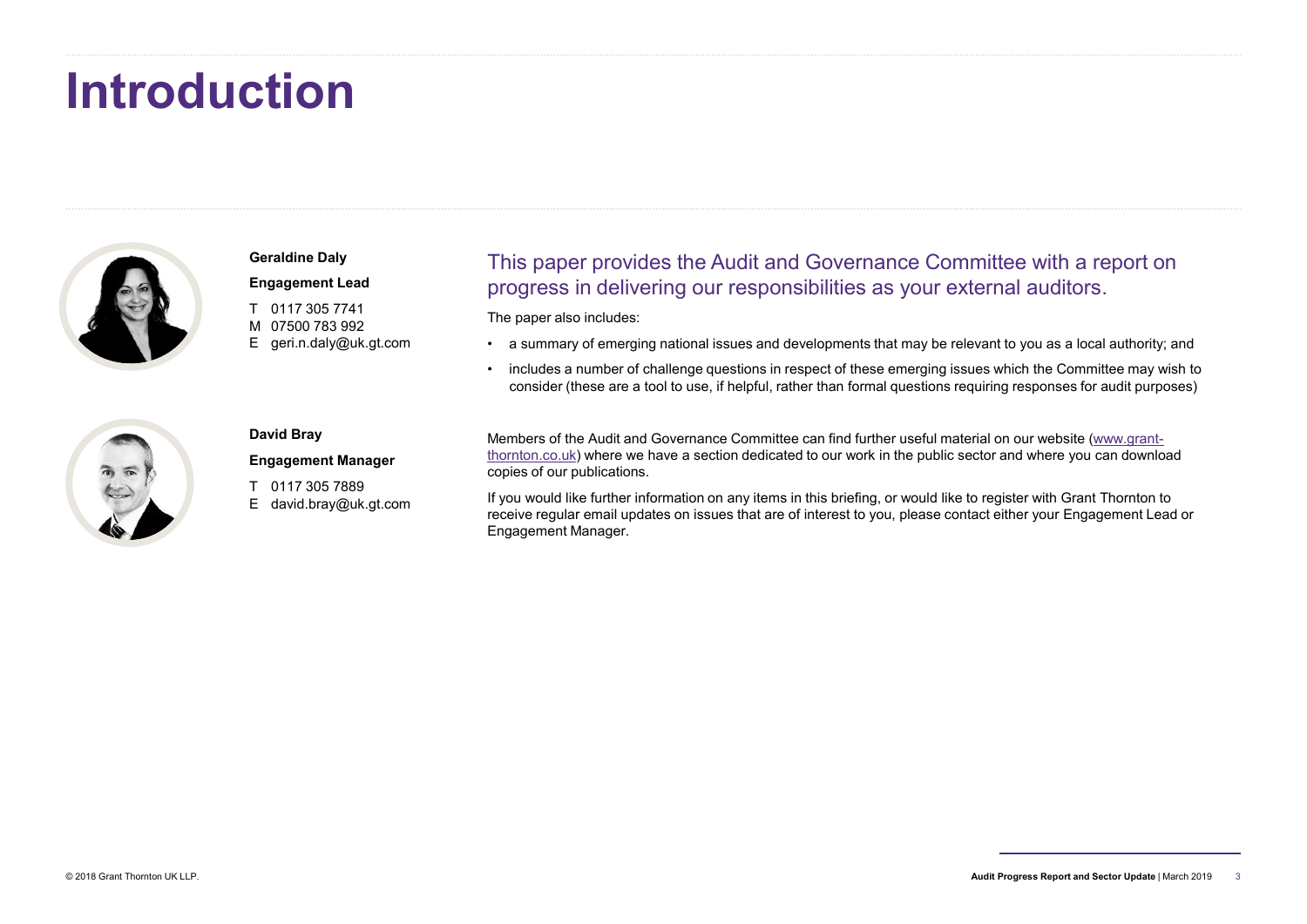# Progress at 20 February 2019 **Financial Statements Audit**<br>
Financial Statements Audit<br>
Walue for Mor<br>
He have started planning for the 2018/19 financial<br>
statements audit and have issued a detailed audit<br>
by the National Audit<br>
Den , setting out our p **Financial Statements Audit**<br>
We have started planning for the 2018/19 financial<br>
Statements and the competed and the proposed approach to the audit<br>
plan, setting out our proposed approach to the audit<br>
plan, setting out

# Financial Statements Audit

We have started planning for the 2018/19 financial statements audit and have issued a detailed audit plan, setting out our proposed approach to the audit of the Council's 2018/19 financial statements.

We commenced our interim audit on 18 February 2019 and at the time of writing there are no issues to report to the Audit and Governance Committee. Our interim fieldwork visit will include: Financial Statements Audit<br>
We have started planning for the 2018/19 financial<br>
statements and tal and have issued a detailed audit<br>
by the National Audit<br>
by the National Audit<br>
Delay access in the Section Statement and t Financial Statements Audit<br>
Walue for Mor<br>
He have started planning for the 2018/19 financial<br>
statements audit and have issued a detailed audit<br>
plan, setting out our proposed approach to the audit<br>
of the Council's 2018/ Financial Statements Audit<br>
Walue for Mor<br>
statements and planning for the 2018/19 financial<br>
statements and tan have issued a detailed audit<br>
by the National Audit<br>
by the National Audit<br>
by the National Audit<br>
by the Nat

- environment
- 
- systems
- 
- 

We will provide the Committee with a verbal update on the findings from our interim audit

The statutory deadline for the issue of the 2018/19 opinion is 31 July 2019. We will discuss our plan and timetable with officers.

# Value for Money

The scope of our work is set out in the guidance issued by the National Audit Office. The Code requires auditors to satisfy themselves that; "the Council has made proper arrangements for securing economy, efficiency and effectiveness in its use of resources".

The guidance confirmed the overall criterion as: "in all significant respects, the audited body had proper arrangements to ensure it took properly informed decisions and deployed resources to achieve planned<br>and proteins black in the set of our contractors and lead. and sustainable outcomes for taxpayers and local people".

The three sub criteria for assessment to be able to give a conclusion overall are:

•Informed decision making

•Sustainable resource deployment

•Working with partners and other third parties

Details of our initial risk assessment to determine our approach are included in our Audit Plan, which is included as a separate agenda item for the Audit and Governance Committee meeting.

We will report our work in the Audit Findings Report and give our Value For Money Conclusion by the deadline in July 2019.

# Other areas

### Engagement with Predecessor Auditors

We visited the offices of your predecessor auditors (BDO) on 4 December 2018 to review their 2017/18 audit files. We have obtained adequate assurance regarding the opening balances for 2018/19 and have not needed to modify our planned audit approach.

### **Meetings**

**Other areas**<br>Engagement with Predecessor Auditors<br>We visited the offices of your predecessor auditors<br>(BDO) on 4 December 2018 to review their 2017/18<br>audit files. We have obtained adequate assurance<br>regarding the opening regular liaison meetings and continue to be in discussions with the Council regarding emerging developments and to ensure the audit process is smooth and effective.

## Events

We provide a range of workshops, along with network events for members and publications to support the Council. We held a Financial Reporting Workshop in Plymouth to help to ensure that members of your Finance Team are up to date with the latest financial reporting requirements for local authority accounts.

Further details of the publications that may be of interest to the Council are set out in our Sector Update section of this report.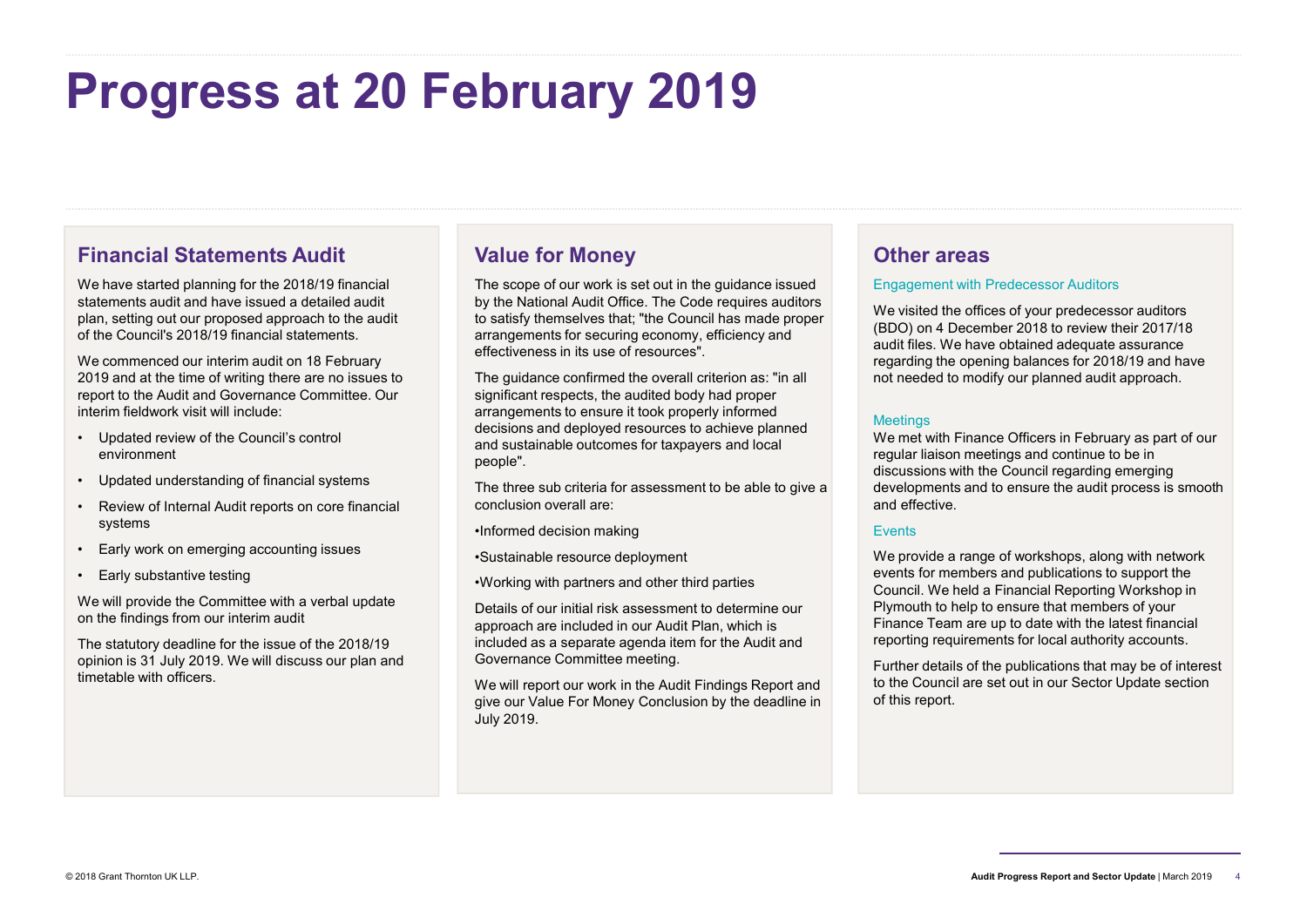# Audit Deliverables

| <b>Audit Deliverables</b>                                                                                                                                                                                                                                                                   |                          |               |
|---------------------------------------------------------------------------------------------------------------------------------------------------------------------------------------------------------------------------------------------------------------------------------------------|--------------------------|---------------|
|                                                                                                                                                                                                                                                                                             |                          |               |
|                                                                                                                                                                                                                                                                                             | <b>Planned Committee</b> |               |
| 2018/19 Deliverables                                                                                                                                                                                                                                                                        | <b>Date</b>              | <b>Status</b> |
| <b>Fee Letter</b>                                                                                                                                                                                                                                                                           | October 2018             | Complete      |
| We wrote to the Council's Chief Executive confirming the audit fee for 2018/19 in April 2018.                                                                                                                                                                                               |                          |               |
| <b>Accounts Audit Plan</b>                                                                                                                                                                                                                                                                  | March 2019               | Complete      |
| We are required to issue a detailed accounts audit plan to the Audit and Governance Committee<br>setting out our proposed approach in order to give an opinion on the Council's 2018/19 financial<br>statements.                                                                            |                          |               |
| <b>Interim Audit Findings</b>                                                                                                                                                                                                                                                               | March 2019               | In Progress   |
| Our interim audit commenced on 20 February 2019 and, at the time of writing, was not sufficiently<br>advanced to report any findings to the Committee. We will provide a verbal update to Members and will<br>formally report this work to the next Audit and Governance Committee meeting. |                          |               |
| <b>Audit Findings Report</b>                                                                                                                                                                                                                                                                | <b>July 2019</b>         | Not yet due   |
| The Audit Findings Report will be reported to the July Audit and Governance Committee.                                                                                                                                                                                                      |                          |               |
| <b>Auditors Report</b>                                                                                                                                                                                                                                                                      | <b>July 2019</b>         | Not yet due   |
| This is the opinion on your financial statements, annual governance statement and value for money<br>conclusion.                                                                                                                                                                            |                          |               |
| <b>Annual Audit Letter</b>                                                                                                                                                                                                                                                                  | September 2019           | Not yet due   |
| This letter communicates the key issues arising from our work.                                                                                                                                                                                                                              |                          |               |
| <b>Annual Certification Letter</b>                                                                                                                                                                                                                                                          | December 2019            | Not yet due   |
| This letter reports any matters arising from our certification work carried out in 2018/19.                                                                                                                                                                                                 |                          |               |

<sup>© 2018</sup> Grant Thornton UK LLP. **Audit Progress Report and Sector Update** | March 2019 5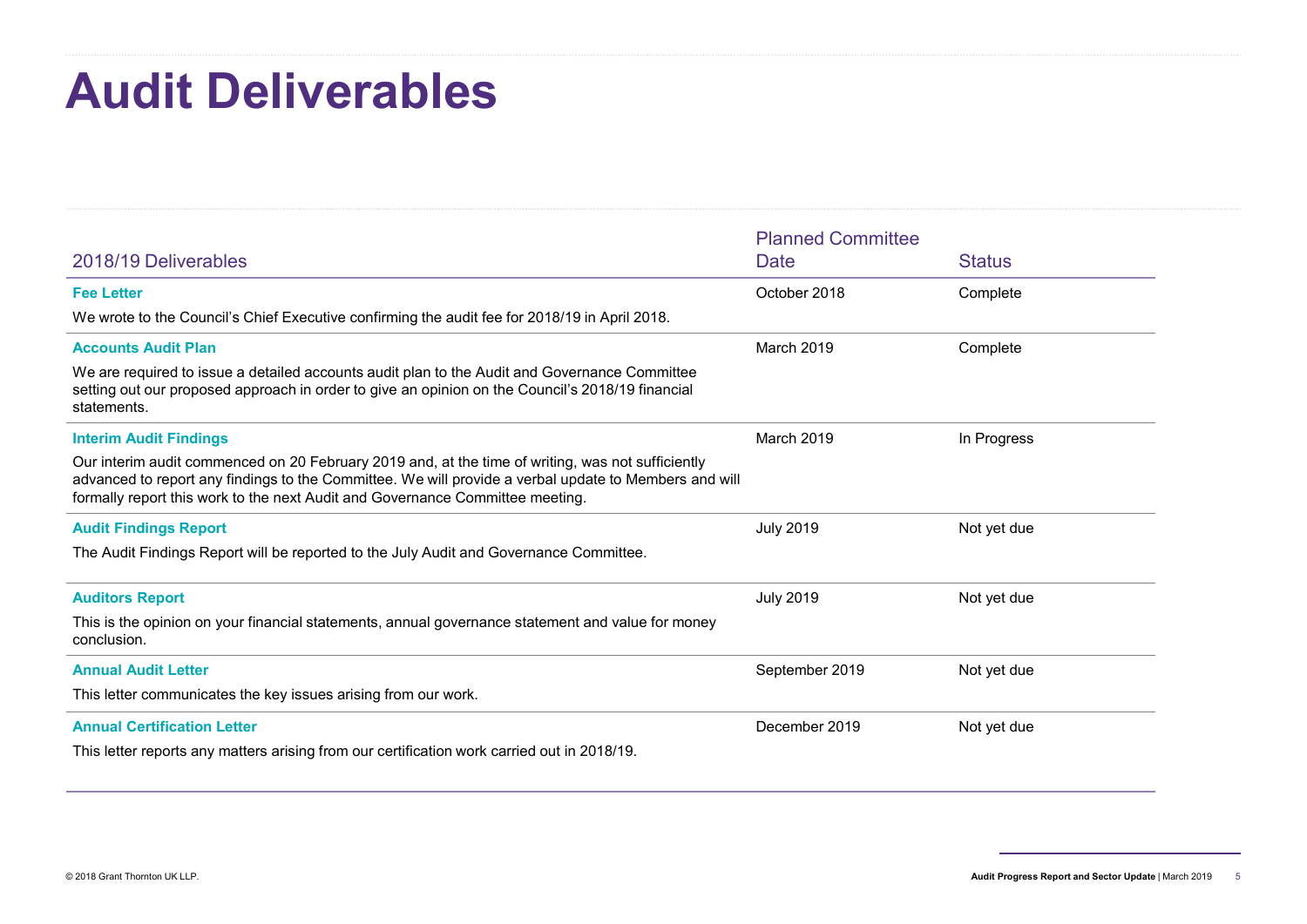# Sector Update

Councils are tackling a continuing drive to achieve greater efficiency in the delivery of public services, whilst facing the challenges to **Sector Update**<br>
Councils are tackling a continuing drive to<br>
achieve greater efficiency in the delivery of<br>
public services, whilst facing the challenges to<br>
address rising demand, ongoing budget<br>
pressures and social ine pressures and social inequality.

Our sector update provides you with an up to date summary of emerging national issues and developments to support you. We cover areas which may have an impact on your organisation, the wider Local Government sector and the public sector as a whole. Links are provided to the detailed report/briefing to allow you to delve further and find out more.

Our public sector team at Grant Thornton also undertake research on service and technical issues. We will bring you the latest research publications in this update. We also include areas of potential interest to start conversations within the organisation and with audit committee members, as well as any accounting and regulatory updates.

- Grant Thornton Publications
- Insights from local government sector specialists
- Reports of interest
- Accounting and regulatory updates

More information can be found on our dedicated public sector and local government sections on the Grant Thornton website by clicking on the logos below:

# Public Sector Local government

<sup>© 2018</sup> Grant Thornton UK LLP. **Audit Progress Report and Sector Update** | March 2019  $\overline{6}$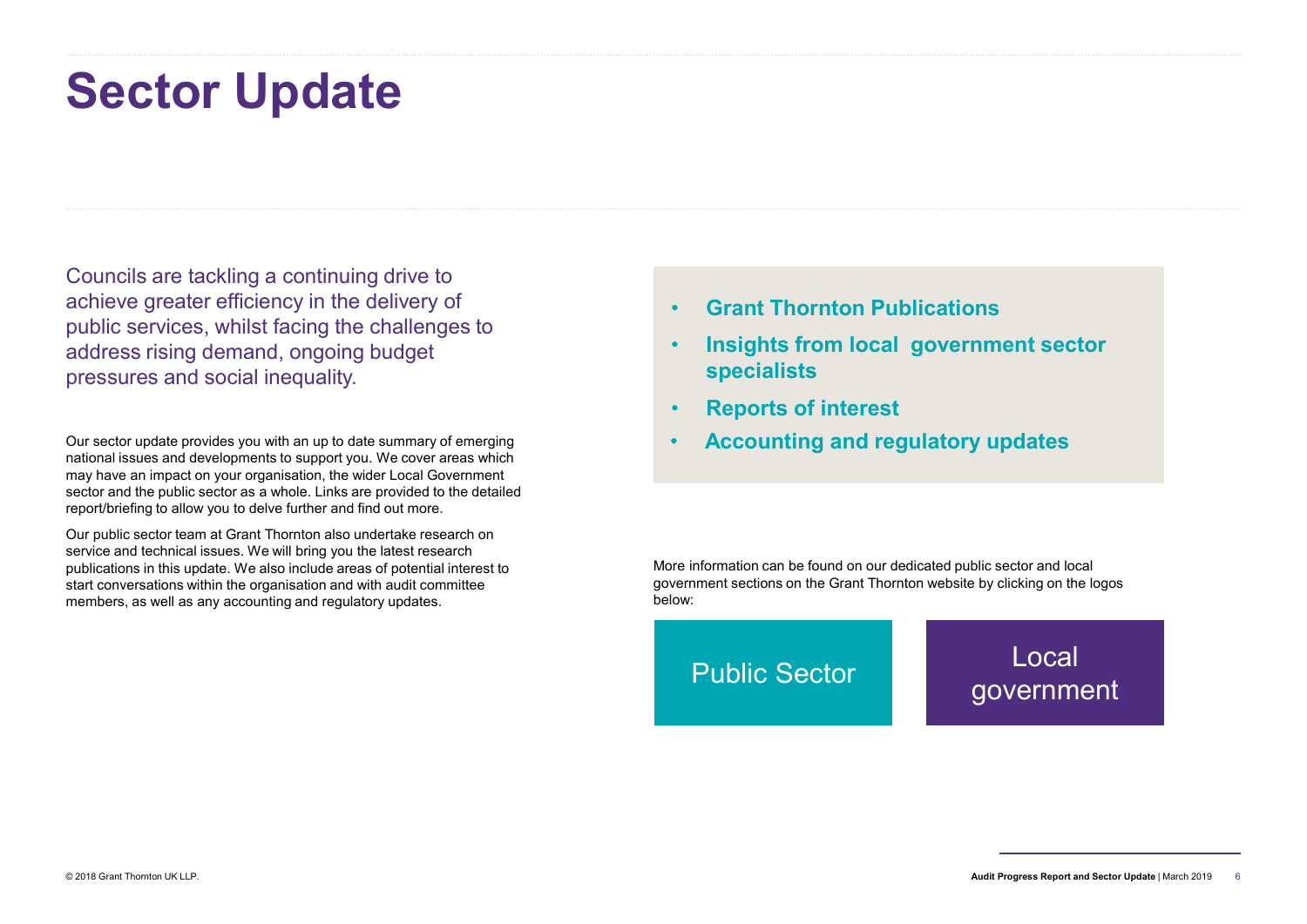# Public Sector Audit Appointments – Report on the results of auditors' work 2017/18 **First and Constrained Scheme Constrained SCHE CONSTRENT CONTROV**<br>
The number of qualified conclusions on value for money arrangements looks set to remain<br>
relatively constant. It currently stands at 7 per cent (32 counci **In the pinion of qualified conclusions on value for money arrangements looks set to reflectively constant. It currently stands at 7 per cent (32 councils, 1 fire and rescue autt poiled by and 2 other local government bodi The number of qualified conclusions on value for money arrangements looks set to remember of qualified conclusions on value for money arrangements looks set to remember of qualified conclusions of a**  $\tau$  **per concerns; an** The number of qualified conclusions on value for money arrangements looks set to relatively constant. It curremly stands at 7 per cent (32 councins) for fire and rescue authorized in the contract metal (3) compared to 8 pe

This is the fourth report published by Public Sector Audit Appointments (PSAA) and summarises the results of auditors' work at 495 principal local government and police bodies for 2017/18. This will be the final report under the statutory functions from the Audit Commission Act 1998 that were **the impact of issues identified in the reports of statutory inspectorates**, for example delegated to PSAA on a transitional basis. This is the fourth report published by Public Sector Audit<br>Appointments (PSAA) and summarises the results of aud<br>work at 495 principal local government and police bodies<br>2017/18. This will be the final report under the sta This is the fourth report published by Public Sector Audit<br>Appointments (PSAA) and summarises the results of aud<br>work at 495 principal local government and police bodies<br>2017/18. This will be the final report under the sta Appointments (PSAA) and summarises the results of auditors'<br>work at 495 principal local government and police bodies for<br>2017/18. This will be the final report under the statutory<br>2017/18. This will be the final report und For 2017/18 . This will be the final report under the statutory<br>
For some the final report under the statutory<br>
for support the final report under the statutory<br>
delegated to PSAA on a transitional basis.<br>
The report cover 2017/18. This will be the final report under the statutory<br>functions from the Audit Commission Act 1998 that were<br>delegated to PSAA on a transitional basis.<br>The report covers the timeliness and quality of financial<br>reporti

The report covers the timeliness and quality of financial **Fig. 1** financial sustainability concerns; and reporting, auditors' local value for money work, and the extent . procurement/contract management issues. to which auditors used their statutory reporting powers.

For 2017/18, the statutory accounts publication deadline came forward by two months to 31 July 2018. This was challenging for bodies and auditors and it is encouraging that 431 (87 per cent) audited bodies received an audit opinion by the new deadline.

The most common reasons for delays in issuing the opinion on the 2017/18 accounts were:

- 
- 
- 
- 
- 

All the opinions issued to date in relation to bodies' financial statements are unqualified, as was the case for the 2016/17 accounts. Auditors have made statutory recommendations to three bodies, compared to two such cases in respect of 2016/17, and issued an advisory notice to one body.

The number of qualified conclusions on value for money arrangements looks set to remain relatively constant. It currently stands at 7 per cent (32 councils, 1 fire and rescue authority, 1 police body and 2 other local government bodies) compared to 8 per cent for 2016/17, with a further 30 conclusions for 2017/18 still to be issued.

The most common reasons for auditors issuing qualified VFM conclusions for 2017/18 were:

- Ofsted;
- 
- 
- 

All the opinions issued to date in relation to bodies' financial statements are unqualified, as was the case for the 2016/17 accounts.

The report is available on the PSAA website:

https://www.psaa.co.uk/audit-quality/reports-on-the-results-of-auditors-work/

# PSAA Report

### Challenge question:

Has your Authority identified improvements to be made **all all diffors' work** to the 2018/19 financial statements audit and Value for<br>Money Conclusion? 2017/18 Money Conclusion?



# **Report on the** results of

Principal local government and police bodies

October 2018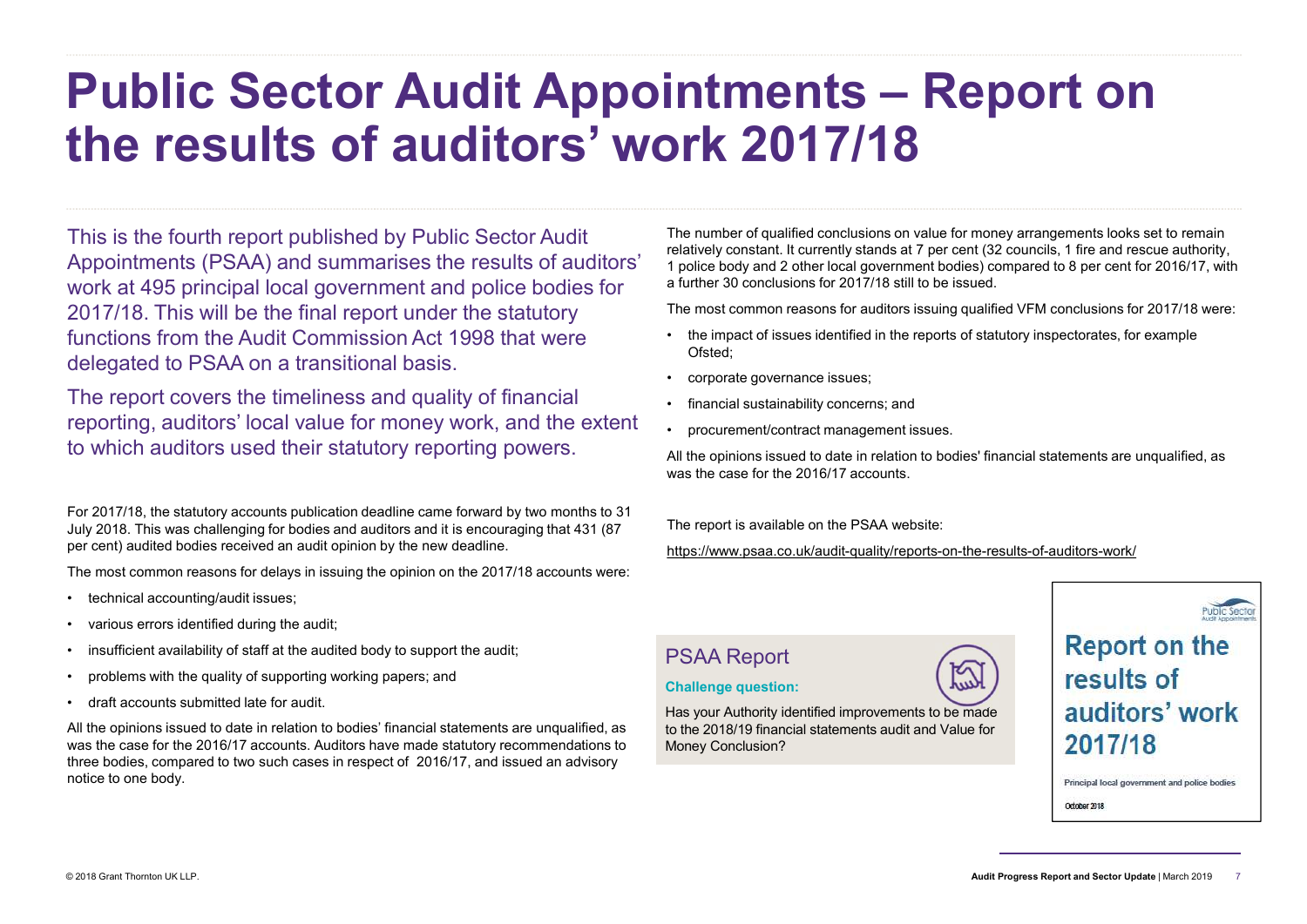# National Audit Office – Local auditor reporting in England

The report describes the roles and responsibilities of local auditors and relevant national bodies in relation to the local audit framework and summarises the main findings reported by local auditors in 2017-18. It also considers how the quantity and nature of the issues reported have changed since the Comptroller & Auditor General (C&AG) took up his new responsibilities in 2015, and highlights differences between the local government and NHS sectors.

Given increasing financial and demand pressures on local bodies, they need strong arrangements to manage finances and secure value for money. External auditors have a key role in determining whether these arrangements are strong enough. The fact that only three of the bodies (5%) the NAO contacted in connection with this study were able to confirm that they had fully implemented their plans to address the weaknesses reported suggests that while auditors are increasingly raising red flags, some of these are met with inadequate or complacent responses.

Qualified conclusions on arrangements to secure value for money locally are both unacceptably high and increasing. Auditors qualified their conclusions on arrangements to secure value for money at an increasing number of local public bodies: up from 170 (18%) in 2015-16 to 208 (22%) in 2017-18. As at 17 December 2018, auditors have yet to issue 20 conclusions on arrangements to secure value for money, so this number may increase further for 2017-18.

The proportion of local public bodies whose plans for keeping spending within budget are not fit-for-purpose, or who have significant weaknesses in their governance, is too high. This is a risk to public money and undermines confidence in how well local services are managed.<br>I ocal bodies need to demonstrate to the wider public that they are managing their **NAO Report** Local bodies need to demonstrate to the wider public that they are managing their organisations effectively, and take local auditor reports seriously. Those charged with governance need to hold their executives to account for taking prompt and effective action. Local public bodies need to do more to strengthen their arrangements and improve their performance.

Local auditors need to exercise the full range of their additional reporting powers, where this is the most effective way of highlighting concerns, especially where they consider that local bodies are not taking sufficient action. Departments need to continue monitoring the level and nature of non-standard reporting, and formalise their processes where informal arrangements are in place. The current situation is serious, with trend lines pointing downwards.

The report is available on the NAO website:

https://www.nao.org.uk/report/local-auditor-reporting-in-england-2018/



### Challenge question:

Thallenge question:<br>
Has your Authority responded appropriately to any concerns or issued raised<br>
in the External Auditor's report for 2017/18?<br>
Audit Progress Report and Sector Update | March 2019 Has your Authority responded appropriately to any concerns or issued raised in the External Auditor's report for 2017/18?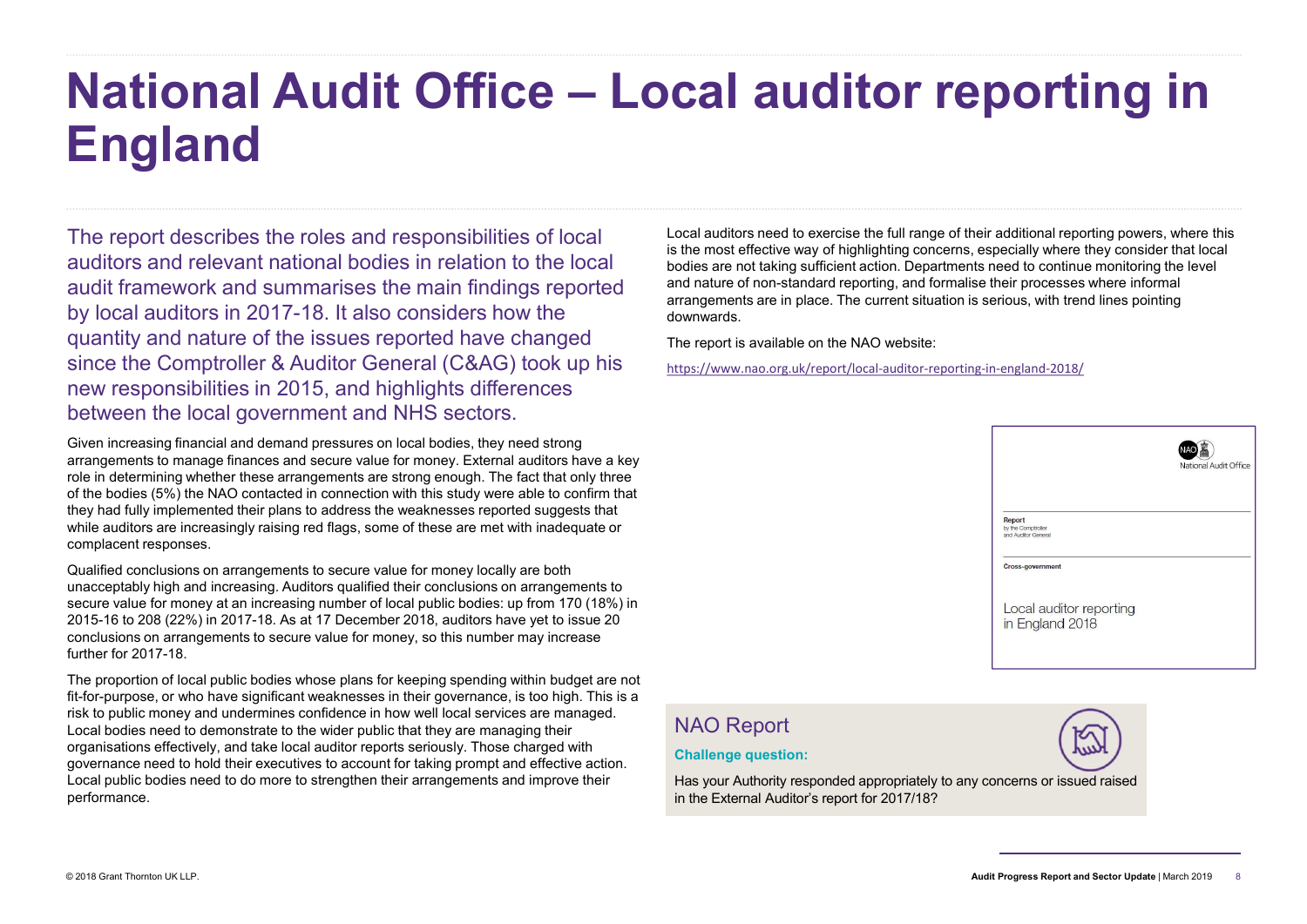# National Audit Office – Local authority governance

The report examines whether local governance arrangements provide local taxpayers and Parliament with assurance that local authority spending achieves value for money and that authorities are financially sustainable.

Local government has faced considerable funding and demand challenges since 2010-11. This raises questions as to whether the local government governance system remains effective. As demonstrated by Northamptonshire County Council, poor governance can make the difference between coping and not coping with financial and service pressures. The Department (Ministry of Housing, Communities and Local Government) places great weight on local arrangements in relation to value for money and financial sustainability, with limited engagement expected from government. For this to be effective, the Department needs to know that the governance arrangements that support local decision-making function as intended. In order to mitigate the growing risks to value for money in the sector the Department needs to improve its system-wide oversight, be more transparent in its engagement with the sector, and adopt a stronger leadership role across the governance network provide local taxpayers and Parliament with assurance that<br>
local authoritivs spending achieves value for money and that<br>
authorities are financially sustainable.<br>
authorities are financially sustainable,<br>
authorities are external control of the control of the control of the state of the control of the control of the control of the control of the control of the control of the control of the control of the control of the control of the cont

Not only are the risks from poor governance greater in the current context as the stakes are higher, but the process of governance itself is more challenging and complex. Governance arrangements have to be effective in a riskier, more time-pressured and less well-resourced context. For instance, authorities need to:

- time when potentially contentious savings decisions have to be taken and resources for corporate support are more limited; and
- commercial investments to generate new income, and that oversight and accountability is clear when entering into shared service or outsourced arrangements in order to deliver savings.

Risk profiles have increased in many local authorities as they have reduced spending and sought to generate new income in response to funding and demand pressures. Local authorities have seen a real-terms reduction in spending power (government grant and council tax) of 28.6% between 2010-11 and 2017-18. Demand in key service areas has also increased, including a 15.1% increase in the number of looked after children from 2010-11 to 2017-18. These pressures create risks to authorities' core objectives of remaining financially sustainable and meeting statutory service obligations. Furthermore, to mitigate these fundamental risks, many authorities have pursued strategies such as large-scale transformations or commercial investments that in themselves carry a risk of failure or underperformance.

The report is available on the NAO website:

https://www.nao.org.uk/report/local-authority-governance-2/

# NAO Report





Has your Authority got appropriate governance and risk management arrangements in place to address the risks and challenges identified in the NAO report?

|                                                     | National Audit Office |  |
|-----------------------------------------------------|-----------------------|--|
| Report<br>by the Comptroller<br>and Auditor General |                       |  |
| Ministry of Housing, Communities & Local Government |                       |  |
| Local authority governance                          |                       |  |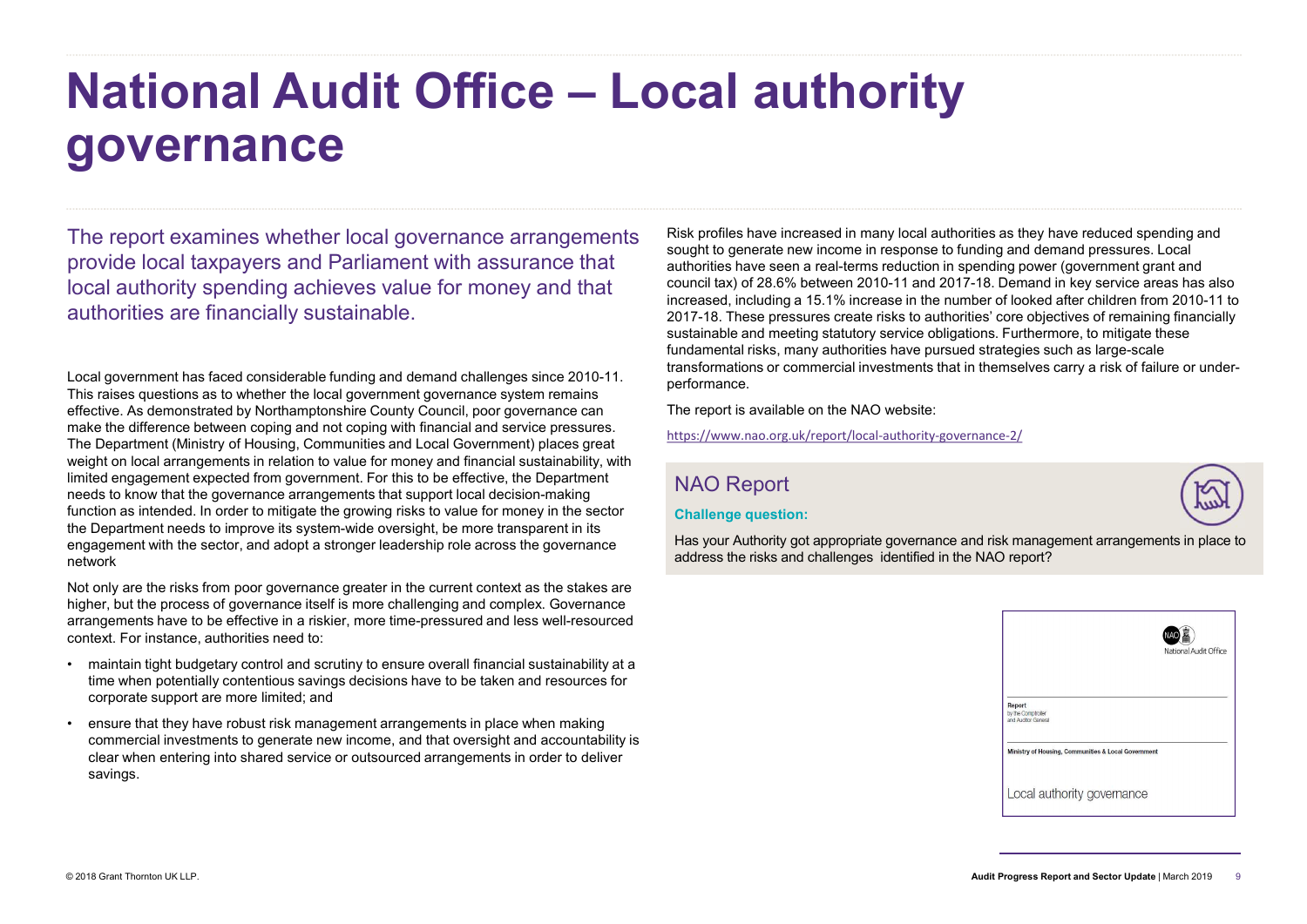# CIPFA – Financial Resilience Index plans revised The consultation response document said this new category showed that "generally most councils have either not depleted their reserves or their depletion has been low". The tool will not now provide, as originally envisage

The Chartered Institute of Public Finance and Accountancy (CIPFA) has refined its plans for a financial resilience index for councils and is poised to rate bodies on a "suite of indicators" following a consultation with the sector.

CIPFA has designed the index to provide reassurance to councils who are financially stable and prompt challenge where it may be needed. To understand the sector's views, CIPFA invited all interested parties to respond to questions it put forward in the consultation by the 24 August.

CIPFA has also responded to concerns about the initial choice of indicators, updating the selection and will offer authorities an advanced viewing of results.

Plans for a financial resilience index were put forward by CIPFA in the summer. It is being designed to offer the sector some external guidance on their financial position.

CIPFA hailed the "unprecedented level of interest" in the consultation.

Responses were received from 189 parties, including individual local authorities, umbrella groups and auditors. Some respondents called for a more "forward-looking" assessment and raised fears over the possibility of "naming and shaming" councils.

CIPFA chief executive Rob Whiteman said with local government facing "unprecedented financial challenges" and weaknesses in public audit systems, the institute was stepping in to provide a leadership role in the public interest.

"Following the feedback we have received, we have modified and strengthened the tool so it will be even more helpful for local authorities with deteriorating financial positions," he said.

"The tool will sit alongside CIPFA's planned Financial Management Code, which aims to CIPFA Consultation support good practice in the planning and execution of sustainable finances."

CIPFA is now planning to introduce a "reserves depletion time" category as one of the indicators. This shows the length of time a council's reserves will last if they deplete their reserves at the same rate as over the past three years.

The consultation response document said this new category showed that "generally most councils have either not depleted their reserves or their depletion has been low".

"The tool will not now provide, as originally envisaged, a composite weighted index but within the suite of indicators it will include a red, amber, green (RAG) alert of specific proximity to insufficient reserve given recent trajectories," it said.

It also highlighted the broad support from the sector for the creation of the index. "There was little dissent over the fact that CIPFA is doing the right thing in drawing attention to a matter of high national concern," it said.

concerns over the possibly negative impacts of adverse indicators and many councils wanted to see their results prior to publication."

As such, CIPFA plans to provide resilience measurements first to the local authorities and their auditors via the section 151 officer rather than publishing openly.

### Challenge question:

CIPFA Consultation<br>
Challenge question:<br>
Has the finance team briefed members on the Council's<br>
response to the Financial Resilience Index consultation?<br>
Audit Progress Report and Sector Update | March 2019 10 Has the finance team briefed members on the Council's response to the Financial Resilience Index consultation?



**CIPFA** 

\local authority financial<br>\resilience index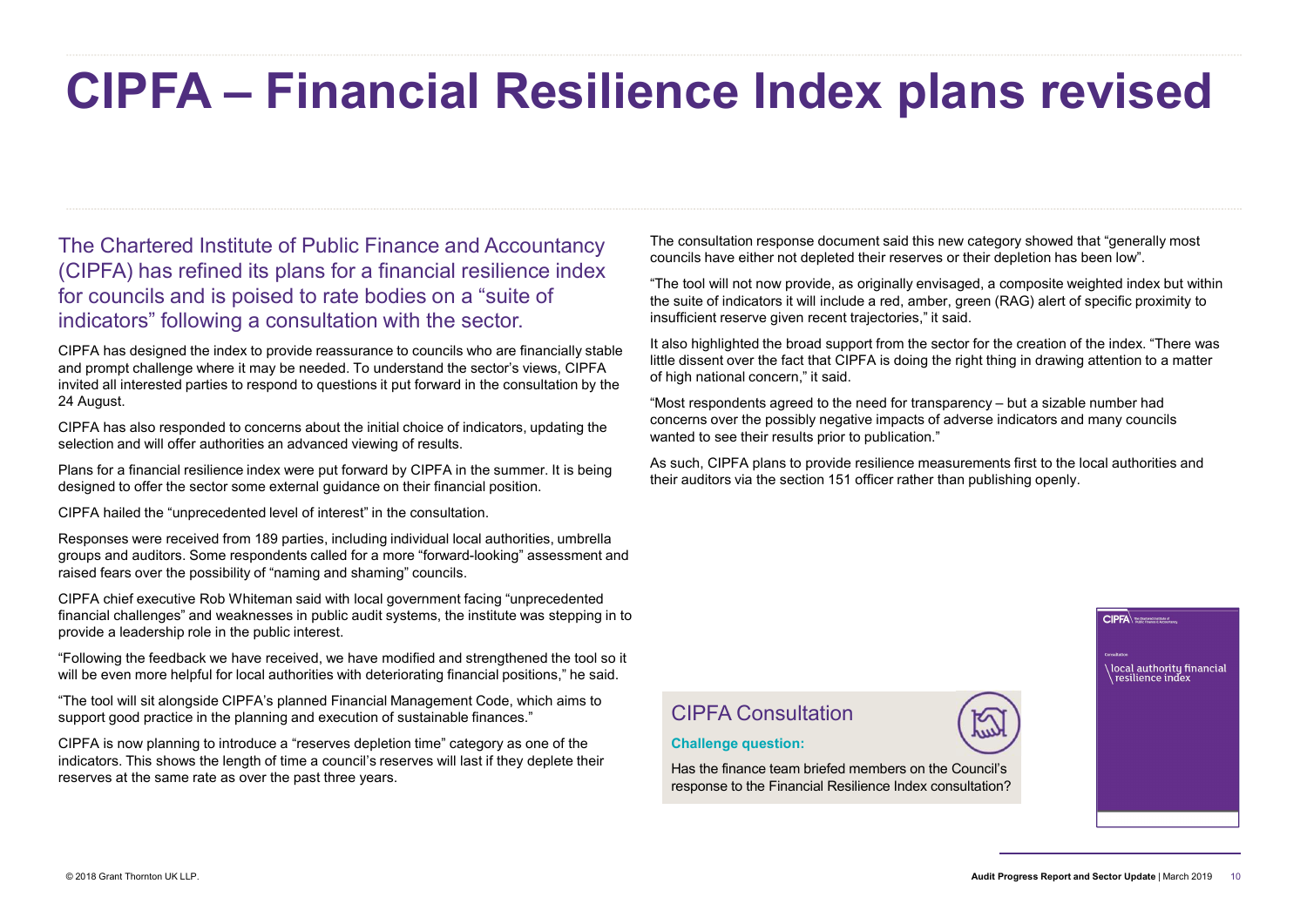# ICEAW Report: expectations gap

The Institute of Chartered Accountants in England and Wales (ICEAW) has published a paper on the 'expectation gap' in the external audit of public bodies. FREAT REPORT: EXPECTATION<br>
The Institute of Chartered Accountants in England and Wales<br>
CICEAW) has published a paper on the 'expectation gap' in the<br>
external audit of public bodies.<br>
Conclusion and communication films be

### Context:

The expectation gap is the difference between what an auditor actually does, and what stakeholders and commentators think the auditors obligations might be and what they might do. Greater debate being whether greater education and communication between auditors and stakeholders should occur rather than substantial changes in role and remit of audit.

### What's the problem?

- Short-term solvency vs. Longer-term value:
	-
- the system/arrangements in place rather than the actual effectiveness of value for money'<br>Other powers and duties: implementing public interest reports in addition to VFM
- 
- Restricted role of questions and objections: Misunderstanding over any objections/and or question should be resolved by the local public auditor. Lack of understanding that auditors have discretion in the use of their powers.
- Audit qualification not always acted on by those charged with governance: 'if independent public audit is to have the impact that it needs, it has to be taken seriously by those charged with governance'
- Audit committees not consistently effective: Local government struggles to recruit external members for their audit committees, they do not always have the required competencies and independence.
- Decreased audit fees: firms choose not to participate because considered that the margins were too tight to enable them to carry out a sufficient amount of work within the fee scales.
- Impact of audit independence rules: new independence rules don't allow for external auditors to take on additional work that could compromise their external audit role
- Other stakeholders expectations not aligned with audit standards

• Increased auditor liability: an auditor considering reporting outside of the main audit engagement would need to bill their client separately and expect the client to pay.

# Future financial viability of local public bodies

Local public bodies are being asked to deliver more with less and be more innovative and commercial. CFOs are, of course, nervous at taking risks in the current environment and therefore would like more involvement by their auditors. They want auditors to challenge their forwardlooking plans and assumptions and comment on the financial resilience of the organisation..

# The ICAEW puts forward two solutions:

Solution a) If CFO's want additional advisory work, rather than just the audit, they can separately hire consultants (either accountancy firms not providing the statutory audit or other business advisory organisations with the required competencies) to work alongside them in their financial resilience work and challenging budget assumptions.

Solution b) Wider profession (IFAC,IAASB, accountancy bodies) should consider whether audit, in its current form, is sustainable and fit for purpose. Stakeholders want greater assurance, through greater depth of testing, analysis and more detailed reporting of financial matters. It is perhaps, time to look at the wider scope of audit. For example, could there be more value in auditors providing assurance reports on key risk indicators which have a greater future-looking focus, albeit focused on historic data?

# More information can be found in the link below (click on the cover page)



# The expectations gap

Challenge question:

How effectively is the audit meeting your expectations?